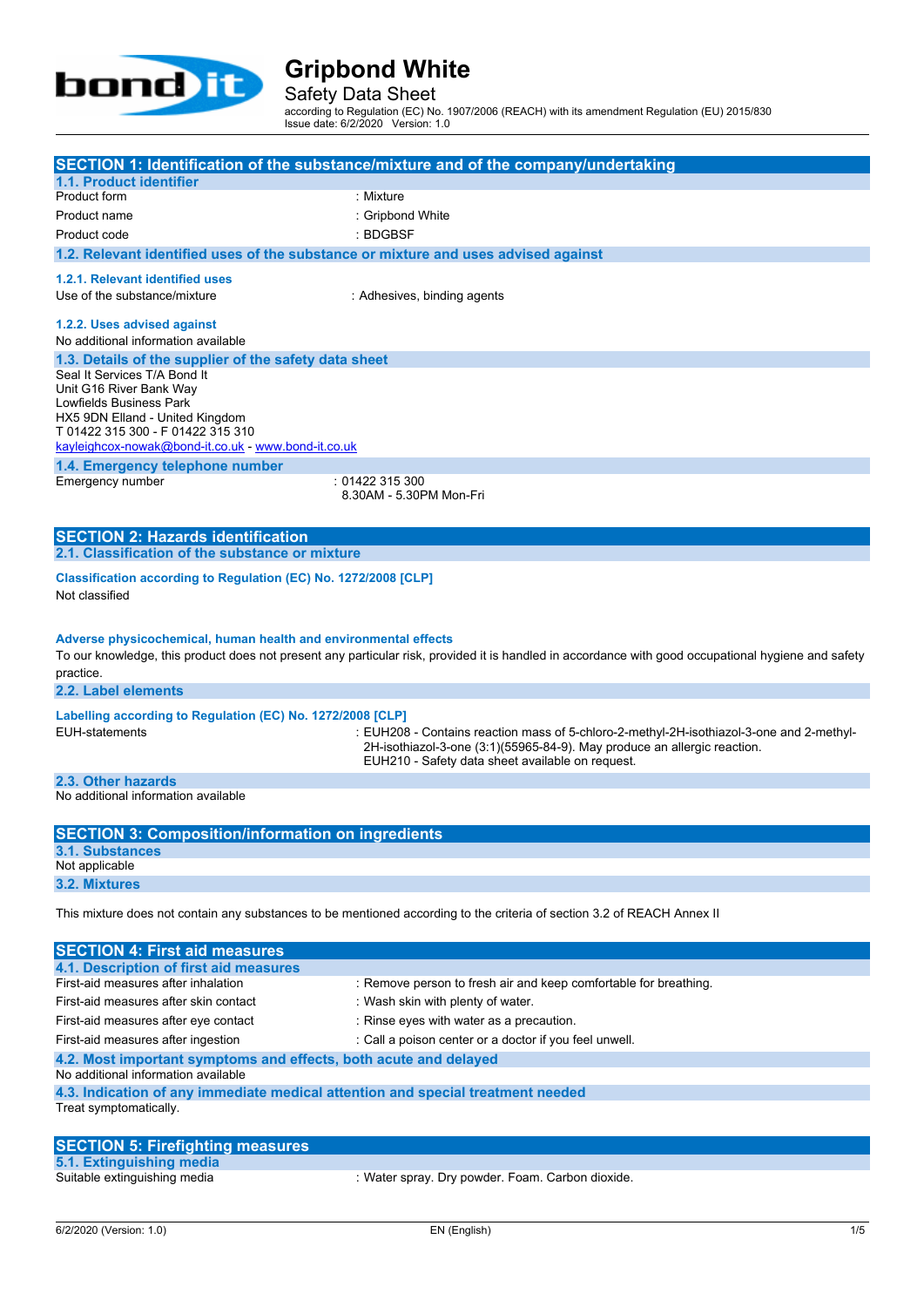### Safety Data Sheet

according to Regulation (EC) No. 1907/2006 (REACH) with its amendment Regulation (EU) 2015/830

| 5.2. Special hazards arising from the substance or mixture                                                                                  |
|---------------------------------------------------------------------------------------------------------------------------------------------|
| . Toxic fumes may be released.                                                                                                              |
|                                                                                                                                             |
| : Do not attempt to take action without suitable protective equipment. Self-contained<br>breathing apparatus. Complete protective clothing. |
|                                                                                                                                             |

| <b>SECTION 6: Accidental release measures</b>                            |                                                                                                                                                                |  |
|--------------------------------------------------------------------------|----------------------------------------------------------------------------------------------------------------------------------------------------------------|--|
| 6.1. Personal precautions, protective equipment and emergency procedures |                                                                                                                                                                |  |
| 6.1.1. For non-emergency personnel                                       |                                                                                                                                                                |  |
| <b>Emergency procedures</b>                                              | : Ventilate spillage area.                                                                                                                                     |  |
|                                                                          |                                                                                                                                                                |  |
| 6.1.2. For emergency responders                                          |                                                                                                                                                                |  |
| Protective equipment                                                     | : Do not attempt to take action without suitable protective equipment. For further information<br>refer to section 8: "Exposure controls/personal protection". |  |
| <b>6.2. Environmental precautions</b>                                    |                                                                                                                                                                |  |
| Avoid release to the environment.                                        |                                                                                                                                                                |  |
| 6.3. Methods and material for containment and cleaning up                |                                                                                                                                                                |  |
| Methods for cleaning up                                                  | : Take up liquid spill into absorbent material.                                                                                                                |  |
| Other information                                                        | : Dispose of materials or solid residues at an authorized site.                                                                                                |  |
| <b>6.4. Reference to other sections</b>                                  |                                                                                                                                                                |  |
| For further information refer to section 13.                             |                                                                                                                                                                |  |
|                                                                          |                                                                                                                                                                |  |
| <b>SECTION 7: Handling and storage</b>                                   |                                                                                                                                                                |  |
| 7.1. Precautions for safe handling                                       |                                                                                                                                                                |  |
| Precautions for safe handling                                            | : Ensure good ventilation of the work station. Wear personal protective equipment.                                                                             |  |
| Hygiene measures                                                         | : Do not eat, drink or smoke when using this product. Always wash hands after handling the<br>product.                                                         |  |
| 7.2. Conditions for safe storage, including any incompatibilities        |                                                                                                                                                                |  |
| Storage conditions                                                       | : Store in a well-ventilated place. Keep cool.                                                                                                                 |  |
| 7.3. Specific end use(s)                                                 |                                                                                                                                                                |  |
| No additional information available                                      |                                                                                                                                                                |  |
|                                                                          |                                                                                                                                                                |  |
| <b>SECTION 8: Exposure controls/personal protection</b>                  |                                                                                                                                                                |  |
| 8.1. Control parameters<br>No additional information available           |                                                                                                                                                                |  |
| 8.2. Exposure controls                                                   |                                                                                                                                                                |  |
| Appropriate engineering controls:                                        |                                                                                                                                                                |  |
| Ensure good ventilation of the work station.                             |                                                                                                                                                                |  |
|                                                                          |                                                                                                                                                                |  |
| <b>Hand protection:</b>                                                  |                                                                                                                                                                |  |
| Protective gloves                                                        |                                                                                                                                                                |  |
| Eye protection:                                                          |                                                                                                                                                                |  |
| Safety glasses                                                           |                                                                                                                                                                |  |
| Skin and body protection:                                                |                                                                                                                                                                |  |
| Wear suitable protective clothing                                        |                                                                                                                                                                |  |
|                                                                          |                                                                                                                                                                |  |

#### **Respiratory protection:**

In case of insufficient ventilation, wear suitable respiratory equipment

#### **Environmental exposure controls:**

Avoid release to the environment.

| <b>SECTION 9: Physical and chemical properties</b>         |                     |  |
|------------------------------------------------------------|---------------------|--|
| 9.1. Information on basic physical and chemical properties |                     |  |
| Physical state                                             | : Liquid            |  |
| Appearance                                                 | : Paste.            |  |
| Colour                                                     | : white             |  |
| Odour                                                      | : characteristic.   |  |
| Odour threshold                                            | : No data available |  |
| pH                                                         | $:8 - 9$            |  |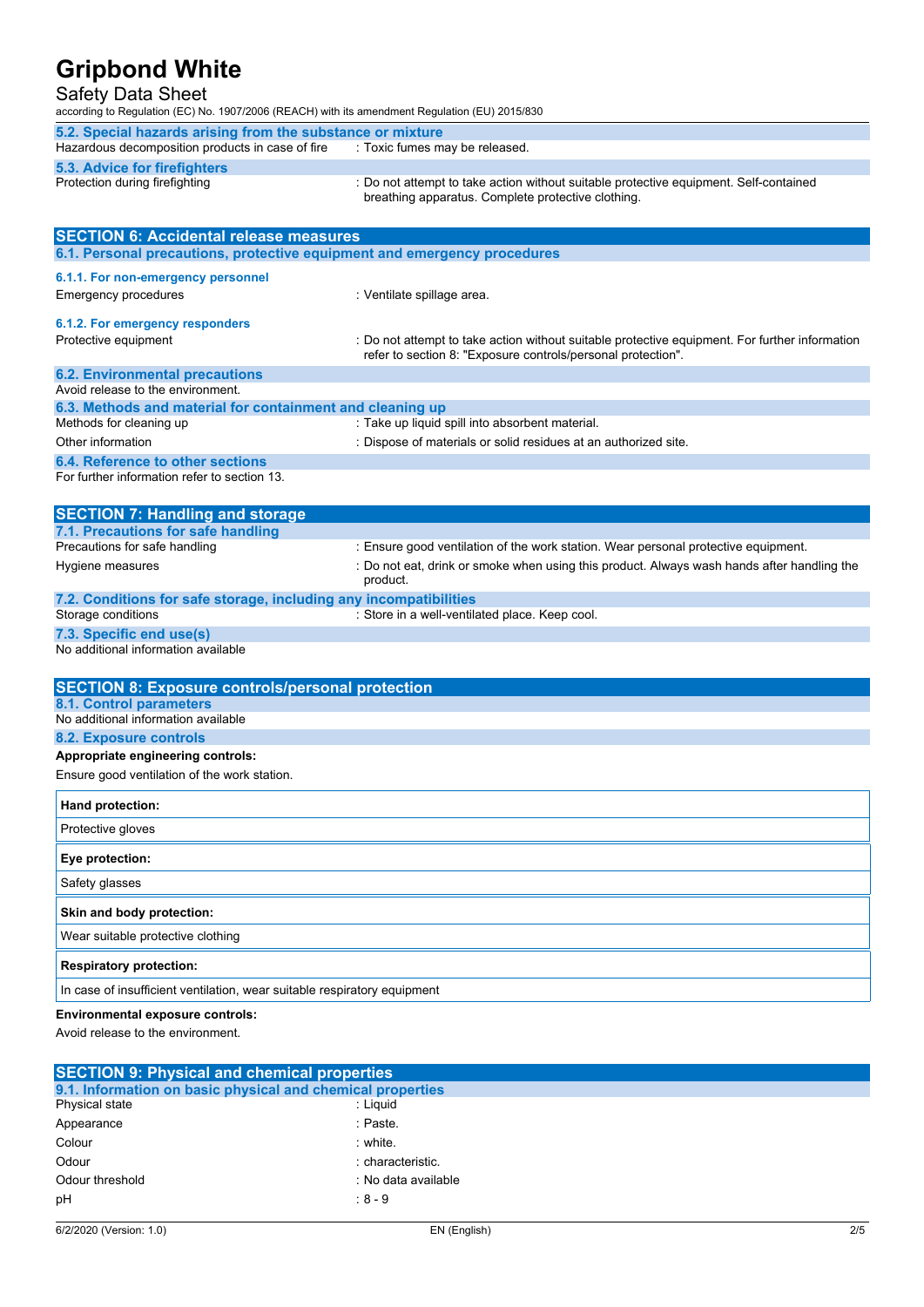### Safety Data Sheet

according to Regulation (EC) No. 1907/2006 (REACH) with its amendment Regulation (EU) 2015/830

| Relative evaporation rate (butylacetate=1) | : No data available |
|--------------------------------------------|---------------------|
| Melting point                              | : Not applicable    |
| Freezing point                             | : No data available |
| Boiling point                              | : No data available |
| Flash point                                | : No data available |
| Auto-ignition temperature                  | : No data available |
| Decomposition temperature                  | : No data available |
| Flammability (solid, gas)                  | : Not applicable    |
| Vapour pressure                            | : No data available |
| Relative vapour density at 20 °C           | : No data available |
| Relative density                           | $: 1.43 - 1.48$     |
| Solubility                                 | : No data available |
| Log Pow                                    | : No data available |
| Viscosity, kinematic                       | : No data available |
| Viscosity, dynamic                         | : No data available |
| Explosive properties                       | : No data available |
| Oxidising properties                       | : No data available |
| <b>Explosive limits</b>                    | : No data available |
|                                            |                     |

**9.2. Other information**

No additional information available

| <b>SECTION 10: Stability and reactivity</b>                                        |
|------------------------------------------------------------------------------------|
| <b>10.1. Reactivity</b>                                                            |
| The product is non-reactive under normal conditions of use, storage and transport. |
| <b>10.2. Chemical stability</b>                                                    |
| Stable under normal conditions.                                                    |
| 10.3. Possibility of hazardous reactions                                           |
| No dangerous reactions known under normal conditions of use.                       |
| 10.4. Conditions to avoid                                                          |
| None under recommended storage and handling conditions (see section 7).            |
| 10.5. Incompatible materials                                                       |
| No additional information available                                                |
| 10.6. Hazardous decomposition products                                             |
|                                                                                    |

Under normal conditions of storage and use, hazardous decomposition products should not be produced.

#### **SECTION 11: Toxicological information 11.1. Information on toxicological effects**

| Acute toxicity (oral)             | : Not classified              |
|-----------------------------------|-------------------------------|
| Acute toxicity (dermal)           | : Not classified              |
| Acute toxicity (inhalation)       | : Not classified              |
| Skin corrosion/irritation         | : Not classified<br>pH: 8 - 9 |
| Serious eye damage/irritation     | : Not classified<br>pH: 8 - 9 |
| Respiratory or skin sensitisation | : Not classified              |
| Germ cell mutagenicity            | : Not classified              |
| Carcinogenicity                   | : Not classified              |
| Reproductive toxicity             | : Not classified              |
| STOT-single exposure              | : Not classified              |
| STOT-repeated exposure            | : Not classified              |
| Aspiration hazard                 | : Not classified              |

| <b>SECTION 12: Ecological information</b>                    |                                                                                                                            |     |
|--------------------------------------------------------------|----------------------------------------------------------------------------------------------------------------------------|-----|
| 12.1. Toxicity                                               |                                                                                                                            |     |
| Ecology - general                                            | : The product is not considered harmful to aguatic organisms nor to cause long-term<br>adverse effects in the environment. |     |
| Hazardous to the aquatic environment, short-term<br>(acute)  | : Not classified                                                                                                           |     |
| Hazardous to the aquatic environment, long-term<br>(chronic) | : Not classified                                                                                                           |     |
| 6/2/2020 (Version: 1.0)                                      | EN (English)                                                                                                               | 3/5 |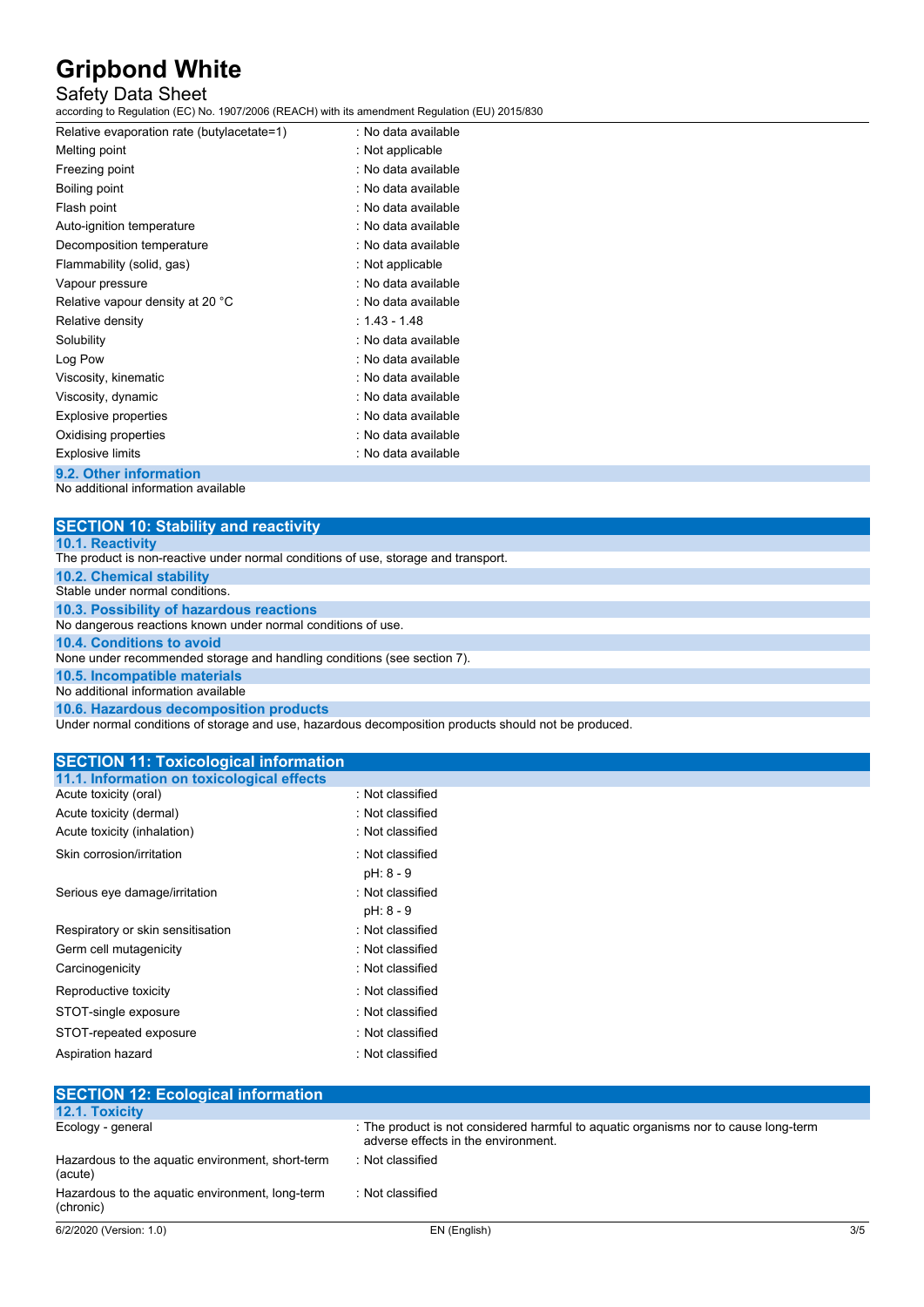# Safety Data Sheet

according to Regulation (EC) No. 1907/2006 (REACH) with its amendment Regulation (EU) 2015/830

| 12.2. Persistence and degradability      |
|------------------------------------------|
| No additional information available      |
| 12.3. Bioaccumulative potential          |
| No additional information available      |
| 12.4. Mobility in soil                   |
| No additional information available      |
| 12.5. Results of PBT and vPvB assessment |
| No additional information available      |
| 12.6. Other adverse effects              |
| No additional information available      |

#### **SECTION 13: Disposal considerations**

**13.1. Waste treatment methods**

: Dispose of contents/container in accordance with licensed collector's sorting instructions.

| <b>SECTION 14: Transport information</b>         |                |                |                |                |
|--------------------------------------------------|----------------|----------------|----------------|----------------|
| In accordance with ADR / RID / IMDG / IATA / ADN |                |                |                |                |
| <b>ADR</b>                                       | <b>IMDG</b>    | <b>IATA</b>    | <b>ADN</b>     | <b>RID</b>     |
| 14.1. UN number                                  |                |                |                |                |
| Not applicable                                   | Not applicable | Not applicable | Not applicable | Not applicable |
| 14.2. UN proper shipping name                    |                |                |                |                |
| Not applicable                                   | Not applicable | Not applicable | Not applicable | Not applicable |
| 14.3. Transport hazard class(es)                 |                |                |                |                |
| Not applicable                                   | Not applicable | Not applicable | Not applicable | Not applicable |
| 14.4. Packing group                              |                |                |                |                |
| Not applicable                                   | Not applicable | Not applicable | Not applicable | Not applicable |
| <b>14.5. Environmental hazards</b>               |                |                |                |                |
| Not applicable                                   | Not applicable | Not applicable | Not applicable | Not applicable |
| No supplementary information available           |                |                |                |                |
| 14.6. Special precautions for user               |                |                |                |                |
| <b>Overland transport</b>                        |                |                |                |                |
| Not applicable                                   |                |                |                |                |
| Transport by sea                                 |                |                |                |                |
| Not applicable                                   |                |                |                |                |
| Air transport                                    |                |                |                |                |
| Not applicable                                   |                |                |                |                |

**Inland waterway transport**

Not applicable

# **Rail transport**

Not applicable

**14.7. Transport in bulk according to Annex II of Marpol and the IBC Code** Not applicable

### **SECTION 15: Regulatory information**

**15.1. Safety, health and environmental regulations/legislation specific for the substance or mixture**

#### **15.1.1. EU-Regulations**

Contains no REACH substances with Annex XVII restrictions

Contains no substance on the REACH candidate list

Contains no REACH Annex XIV substances

Contains no substance subject to Regulation (EU) No 649/2012 of the European Parliament and of the Council of 4 July 2012 concerning the export and import of hazardous chemicals.

Contains no substance subject to Regulation (EU) No 2019/1021 of the European Parliament and of the Council of 20 June 2019 on persistent organic pollutants